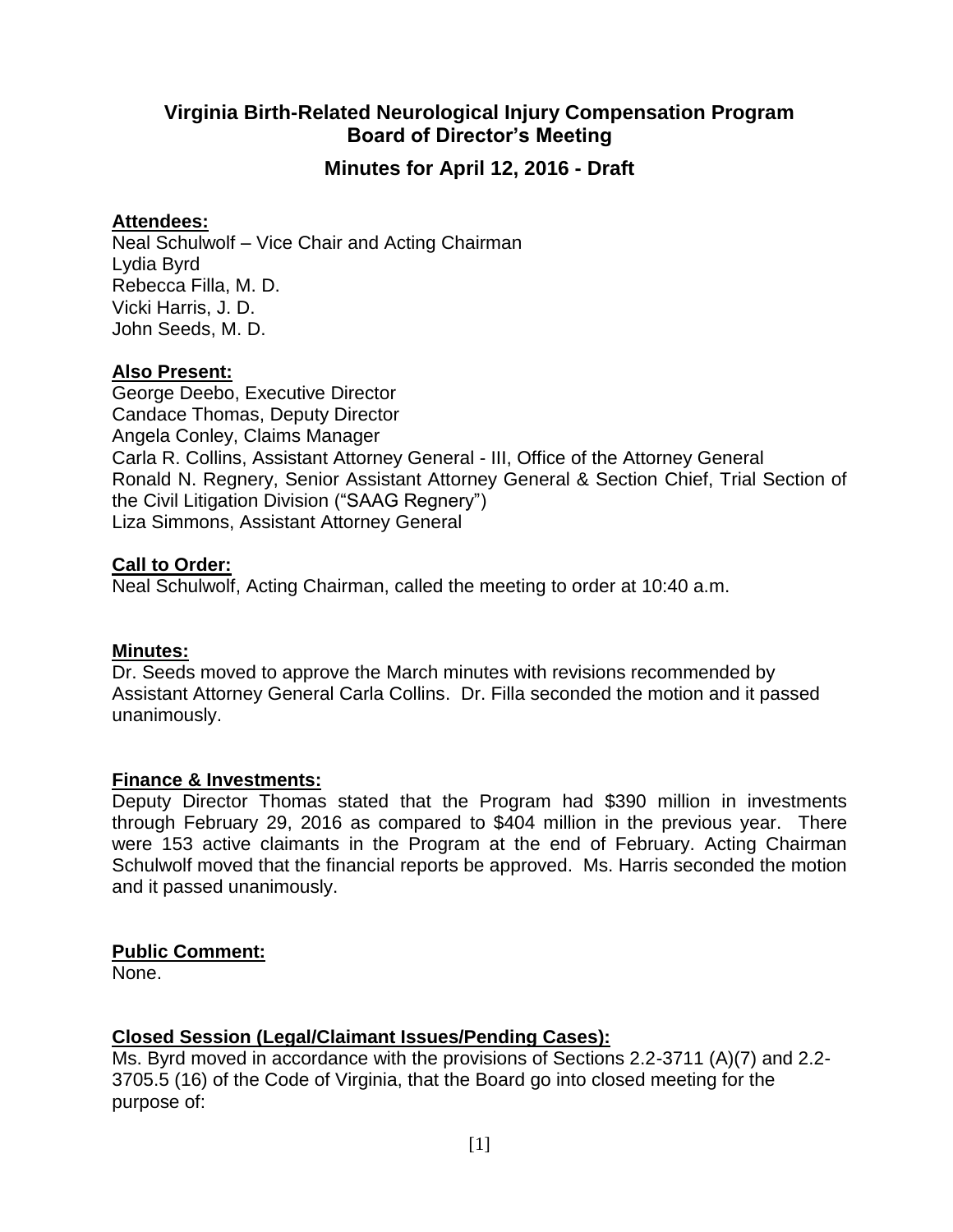Consultation with legal counsel and briefings by staff members or consultants pertaining to actual or probable litigation, where such consultation or briefing in open meeting would adversely affect the negotiating or litigating posture of the Board, and consultation with legal counsel employed or retained by the Board regarding specific legal matters requiring the provision of legal advice by such counsel regarding:

Discussion of records the Virginia Birth-Related Neurological Injury Compensation Program is required to keep confidential pursuant to Virginia Code Section 38.2-5002.2; more specifically, records concerning the deliberations of the Board of Directors in connection with specific claims, as prevented from being disclosed by Virginia Code Section 38.2-5002.2 (iii) and regarding pending litigation.

The motion was seconded by Dr. Filla and passed unanimously.

Assistant Attorney General Collins excused herself from the Closed Session and returned after SAAG Regnery concluded his presentation to the Board.

### **CERTIFICATION**

Ms. Byrd moved the adoption of the following resolution:

**WHEREAS**, the Virginia Birth-Related Neurological Injury Compensation Program's Board has convened a closed meeting on this date pursuant to an affirmative recorded vote and in accordance with the provisions of The Virginia Freedom of Information Act; and

**WHEREAS**, Section 2.2-3712 of the Code of Virginia requires a certification by this Board that such closed meeting was conducted in conformity with Virginia law;

**NOW, THEREFORE, BE IT RESOLVED,** that the Virginia Birth-Related Neurological Injury Compensation Program Board certifies that, to the best of each member's knowledge, (i) only public business matters lawfully exempted from open meeting requirements by Virginia law were discussed in the closed meeting to which this certification resolution applies, and (ii) only such public business matters as were identified in the motion convening the closed meeting were heard, discussed or considered by the Board.

The motion was seconded by Dr. Filla. The Board members were polled individually and each certified the motion.

# **Results of Closed Session (Claimant Issues/Pending Cases):**

B-15-04: Acting Chairman Schulwolf moved to approve the purchase of the requested van. The motion was seconded by Ms. Harris and it passed unanimously.

B-11-09: Acting Chairman Schulwolf moved that the Board table the request and instruct Program staff to obtain additional information. The motion was seconded by Dr. Filla and it passed unanimously.